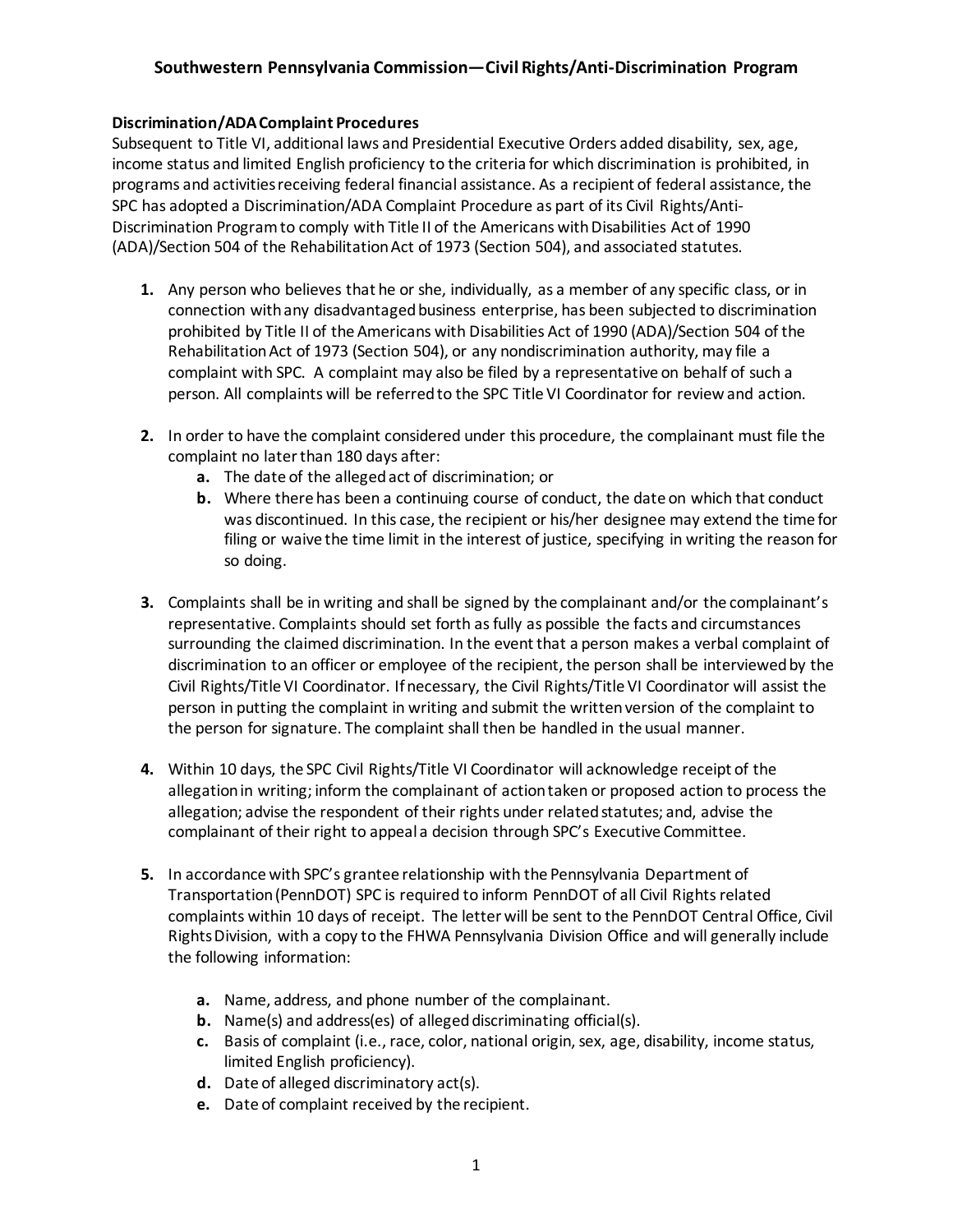- **f.** A statement of the complaint.
- **g.** Other agencies (state, local or federal) where the complaint has been filed.
- **h.** An explanation of the actions the recipient has taken or proposed to resolve the issue raised in the complaint.
- **6.** Within 60 days, the SPC Civil Rights/Title VI Coordinator will conduct and complete an investigation of the allegation and based on the information obtained, will render a recommendation for action in a report of findings to the Executive Director. The complaint should be resolved by informal means whenever possible. Such informal attempts and their results will be summarized in the report of findings.
- **7.** Within 90 days of receipt of the complaint, the SPC Civil Rights/Title VI Coordinator will notify the complainant in writing of the final decision reached, including the proposed disposition of the matter. The notification will advise the complainant of his/her right to appeal with SPC's Executive Committee. SPC's Civil Rights/Title VI Coordinator will also provide the PennDOT Civil Rights Central Office with a copy of the determination and report findings.
- **8.** Upon appeal, SPC's Executive Committee, consisting of 17 members, will investigate and issue an independent decision on the complaint. The decision on appeal will be issued within 60 days after receipt of the appeal. This letter will contain complete information on how and where file an appeal of the SPC Executive committee's finding.
- **9.** In accordance with federal law, the SPC will require that applicants of federal assistance notify the SPC of any law suits filed against the applicant or sub-recipients of federal assistance or alleging discrimination; and a statement as to whether the applicant has been found in noncompliance with any relevant civil rights requirements.
- **10.** The SPC will collect demographic data on staff, committees, and program areas in accordance with 23 CFR, 49 CFR and SPC's established procedures and guidelines.
- **11.** SPC will retain Discrimination Complaint Forms and a log of all complaints filed with or investigated by SPC.
- **12.** Records of complaints and related data will be made available by request in accordance with the Pennsylvania Freedom of Information Act.

Please provide the information on the following page(s) in order to process your complaint. Assistance is available upon request. You can reach the SPC Civil Rights/Title VI Coordinator at (412) 391-5590, or you can send email to:

TitleVI-Coordinator@spcregion.org. This complaint may also be mailed or delivered to:

Southwestern Pennsylvania Commission Civil Rights/Title VI Coordinator Two Chatham Center, Suite 500 112 Washington Place Pittsburgh, PA 15219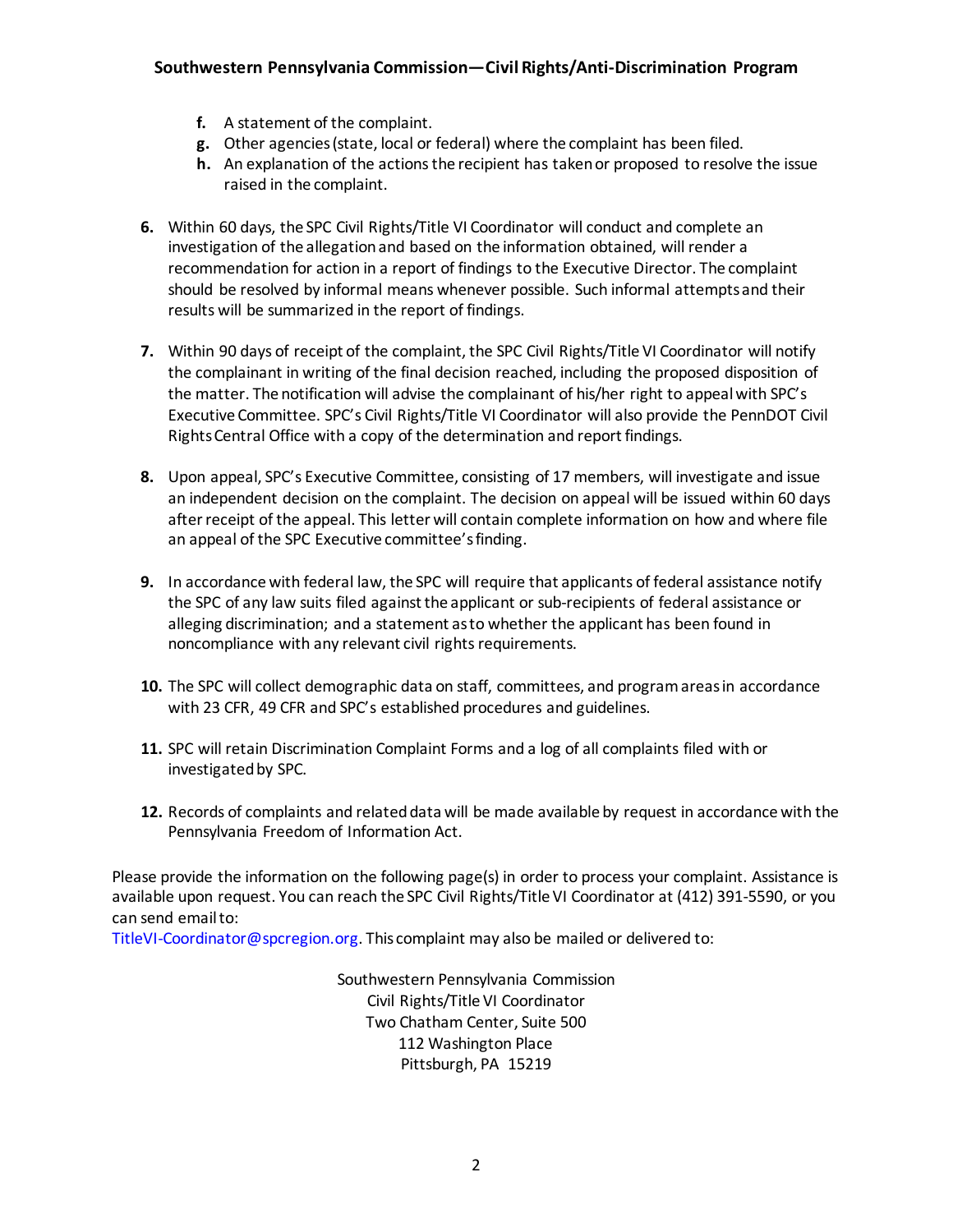| ADA Complaint Form - Southwestern Pennsylvania Commission                                                                                                                                                                                                                                                                                                                              |               |           |  |  |
|----------------------------------------------------------------------------------------------------------------------------------------------------------------------------------------------------------------------------------------------------------------------------------------------------------------------------------------------------------------------------------------|---------------|-----------|--|--|
| <b>Section I</b>                                                                                                                                                                                                                                                                                                                                                                       |               |           |  |  |
| Name:                                                                                                                                                                                                                                                                                                                                                                                  |               |           |  |  |
| Address:                                                                                                                                                                                                                                                                                                                                                                               |               |           |  |  |
| Telephone:                                                                                                                                                                                                                                                                                                                                                                             |               |           |  |  |
| <b>Email Address:</b>                                                                                                                                                                                                                                                                                                                                                                  |               |           |  |  |
| Accessible Format<br>Large Print<br><b>TDD</b>                                                                                                                                                                                                                                                                                                                                         | Audio Tape    | Other     |  |  |
| Requirements?                                                                                                                                                                                                                                                                                                                                                                          |               |           |  |  |
| <b>Section II</b>                                                                                                                                                                                                                                                                                                                                                                      |               |           |  |  |
| Are you filing this complaint on your own behalf?                                                                                                                                                                                                                                                                                                                                      | Yes*          | <b>No</b> |  |  |
| *If you answered "Yes" to this question, go to Section III.                                                                                                                                                                                                                                                                                                                            |               |           |  |  |
| If not, please supply the name and relationship of the person for whom you are complaining below                                                                                                                                                                                                                                                                                       |               |           |  |  |
| Name:                                                                                                                                                                                                                                                                                                                                                                                  | Relationship: |           |  |  |
| Please explain why you have filed for a third party:                                                                                                                                                                                                                                                                                                                                   |               |           |  |  |
| Please confirm that you have obtained the permission of                                                                                                                                                                                                                                                                                                                                | Yes           | No        |  |  |
| the aggrieved party if you are filing on behalf of a third                                                                                                                                                                                                                                                                                                                             |               |           |  |  |
| party:                                                                                                                                                                                                                                                                                                                                                                                 |               |           |  |  |
| <b>Section III</b>                                                                                                                                                                                                                                                                                                                                                                     |               |           |  |  |
| I believe the discrimination I experienced was based on a                                                                                                                                                                                                                                                                                                                              | Yes           | No        |  |  |
| disability:                                                                                                                                                                                                                                                                                                                                                                            |               |           |  |  |
| Date of Alleged Discrimination (Month, Day, Year):                                                                                                                                                                                                                                                                                                                                     |               |           |  |  |
| Please explain as clearly as possible what happened and why you believe you were discriminated<br>against. Describe all persons who were involved. Include the name and contact information of the<br>person(s) who discriminated against you (if known) as well as names and contact information of any<br>witnesses. (Attach additional sheets to this form if you need more space.) |               |           |  |  |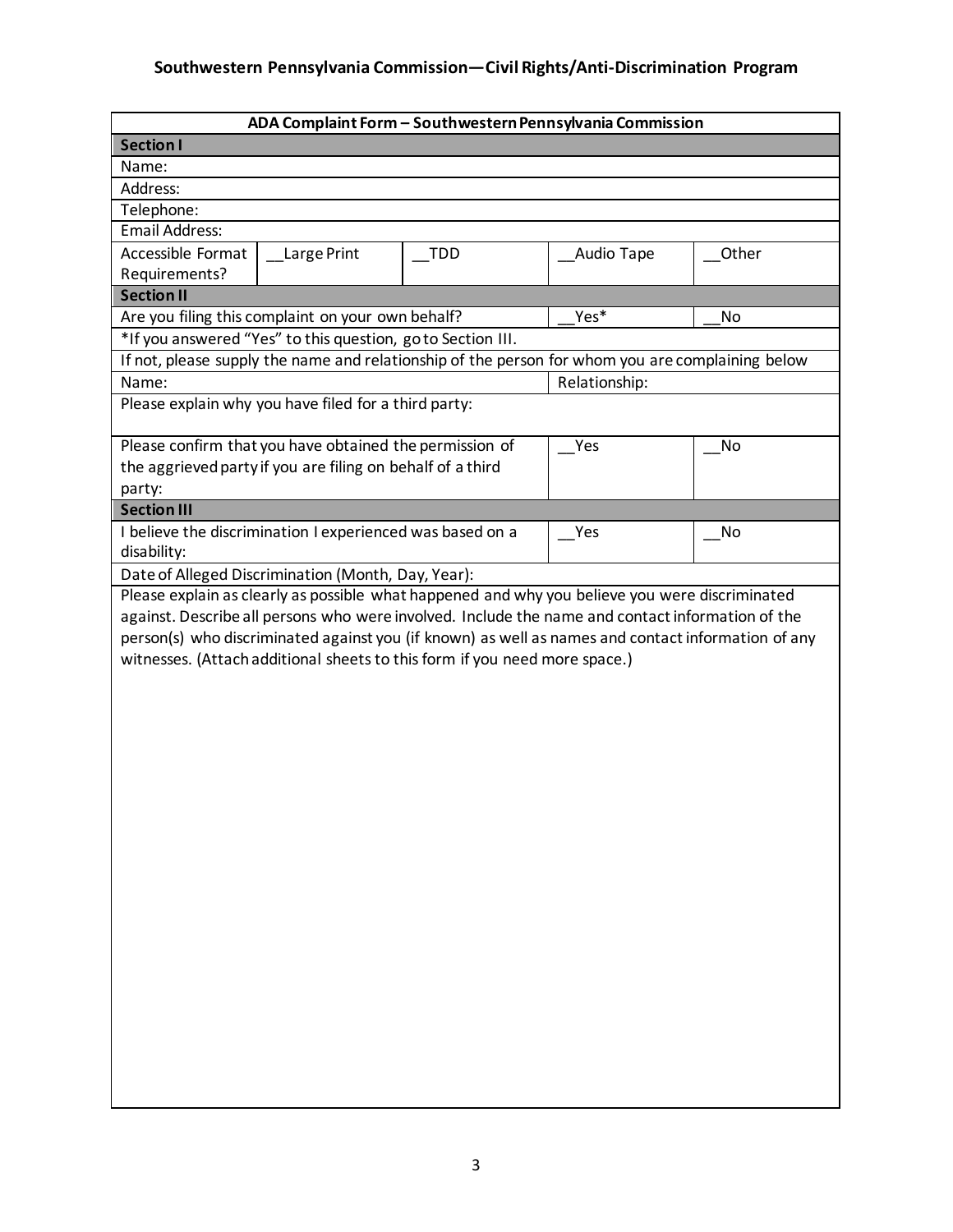| <b>Section IV</b>                                                                                     |                    |              |  |  |
|-------------------------------------------------------------------------------------------------------|--------------------|--------------|--|--|
| Have you previously filed an ADA complaint with this                                                  | Yes                | No           |  |  |
| agency?                                                                                               |                    |              |  |  |
| <b>Section V</b>                                                                                      |                    |              |  |  |
| Have you filed this complaint with any other Federal, State,                                          | Yes                | No           |  |  |
| or local agency, or with any Federal or State court?                                                  |                    |              |  |  |
| If yes, check all that apply:                                                                         |                    |              |  |  |
| Federal Agency   Federal Court<br><b>State Agency</b>                                                 | <b>State Court</b> | Local Agency |  |  |
| Please provide information about a contact person at the agency/court where the complaint was         |                    |              |  |  |
| filed:                                                                                                |                    |              |  |  |
| Name:                                                                                                 |                    |              |  |  |
| Title:                                                                                                |                    |              |  |  |
| Agency                                                                                                |                    |              |  |  |
| Address:                                                                                              |                    |              |  |  |
| Telephone:                                                                                            |                    |              |  |  |
| <b>Section VI</b>                                                                                     |                    |              |  |  |
| Name of agency complaint is against:                                                                  |                    |              |  |  |
| Contact Person:                                                                                       |                    |              |  |  |
| Title:                                                                                                |                    |              |  |  |
| Telephone:                                                                                            |                    |              |  |  |
|                                                                                                       |                    |              |  |  |
| Please attach any written material or other information that you think is relevant to your complaint. |                    |              |  |  |

\_\_\_\_\_\_\_\_\_\_\_\_\_\_\_\_\_\_\_\_\_\_\_\_\_\_\_\_\_\_\_\_\_\_\_\_\_\_\_ \_\_\_\_\_\_\_\_\_\_\_\_\_\_\_\_\_\_\_\_\_\_

Signature and date required below:

Signature Date Date

Please submit this form in person or mail to:

Southwestern Pennsylvania Commission Attn: Civil Rights/Title VI Coordinator Two Chatham Center, Suite 500 112 Washington Place Pittsburgh, PA 15219

Or submit by fax or email to:

Fax: 412-391-9160 Email: [TitleVI-Coordinator@spcregion.org](mailto:TitleVI-Coordinator@spcregion.org)